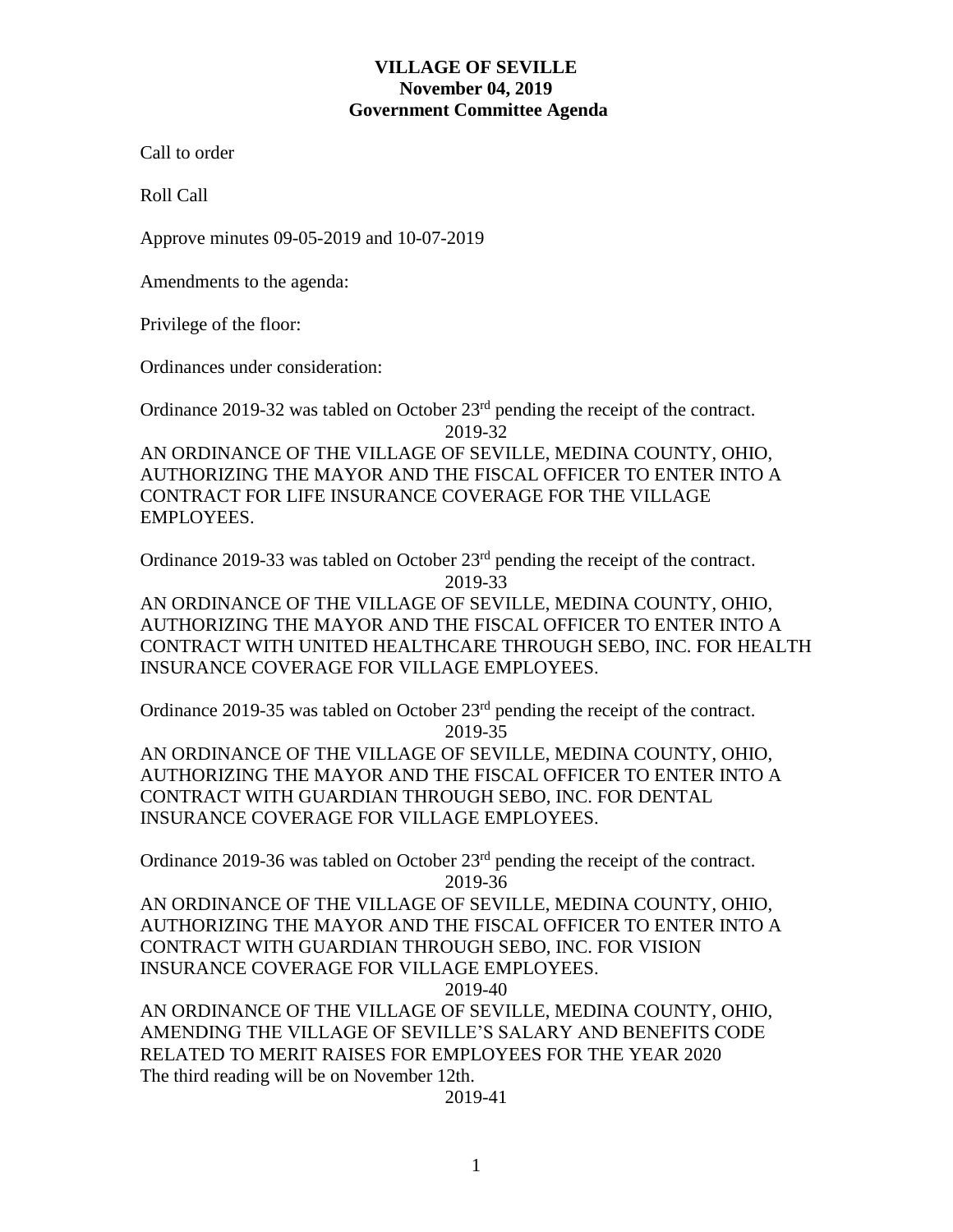# **VILLAGE OF SEVILLE November 04, 2019 Government Committee Agenda**

AN ORDINANCE OF THE VILLAGE OF SEVILLE, MEDINA COUNTY, OHIO, AUTHORIZING THE MAYOR AND FISCAL OFFICER TO ENTER INTO A CONTRACT FOR CLEANING SERVICES. The third reading will be on November 12th.

2019-42

AN ORDINANCE OF THE VILLAGE OF SEVILLE, MEDINA COUNTY, OHIO, APPROVING, ADOPTING AND ENTACTING THE 2019 EDITION OF THE MODEL OHIO MUNICIPAL CODE, PUBLISHED BY THE AMERICAN LEGAL PUBLISHING CORPORATION, FOR THE VILLAGE OF SEVILLE, OHIO; REPEALING ORDINANCES IN CONFLICT THEREWITH; AND PUBLISHING THE ENACTMENT OF NEW MATTER.

The third reading will be on November 12th.

2019-43

AN ORDINANCE OF THE VILLAGE OF SEVILLE, MEDINA COUNTY, OHIO, AMENDING THE VILLAGE OF SEVILLE'S SALARY AND BENEFITS CODE RELATED TO WAGES OF EMPLOYEES OF THE VILLAGE OF SEVILLE FOR THE YEAR 2020.

The third reading will be on November 12th.

2019-45

AN ORDINANCE OF THE VILLAGE OF SEVILLE, MEDINA COUNTY, OHIO, AUTHORIZING THE CHIEF OF POLICE TO DISPOSE OF VILLAGE PROPERTY NO LONGER NEEDED FOR MUNICIPAL PURPOSES.

The third reading will be on November 12th.

2019-50

AN ORDINANCE OF THE VILLAGE OF SEVILLE, MEDINA COUNTY, OHIO, ESTABLISHING THE ZONING OF APPROXIMATELY 14.4099 ACRES OF ANNEXED LAND FROM GUILFORD TOWNSHIP. The third reading will be on November 12th.

2019-51

AN ORDINANCE OF THE VILLAGE OF SEVILLE, MEDINA COUNTY, OHIO, AUTHORIZING THE MAYOR AND THE FISCAL OFFICER TO ENTER INTO AN AGREEMENT WITH THE BOARD OF COUNTY COMMISSIONERS OF MEDINA COUNTY, OHIO RELATIVE TO THE PURCHASE OF MATERIALS. The second reading will be on November 12th.

#### 2019-52

AN ORDINANCE OF THE VILLAGE OF SEVILLE, MEDINA COUNTY, OHIO, RATIFYING AND CONFIRMING THE RENEWAL OF AN EXISTING AGREEMENT WITH THE MEDINA COUNTY PUBLIC DEFENDER COMMISSION RELATIVE TO THE COST OF INDIGENT REPRESENTATION. The second reading will be on November 12th.

2019-53

AN ORDINANCE OF THE VILLAGE OF SEVILLE, MEDINA COUNTY, OHIO, APPROVING THE VILLAGE'S BUDGET FOR THE YEAR 2020. The second reading will be on November 12th.